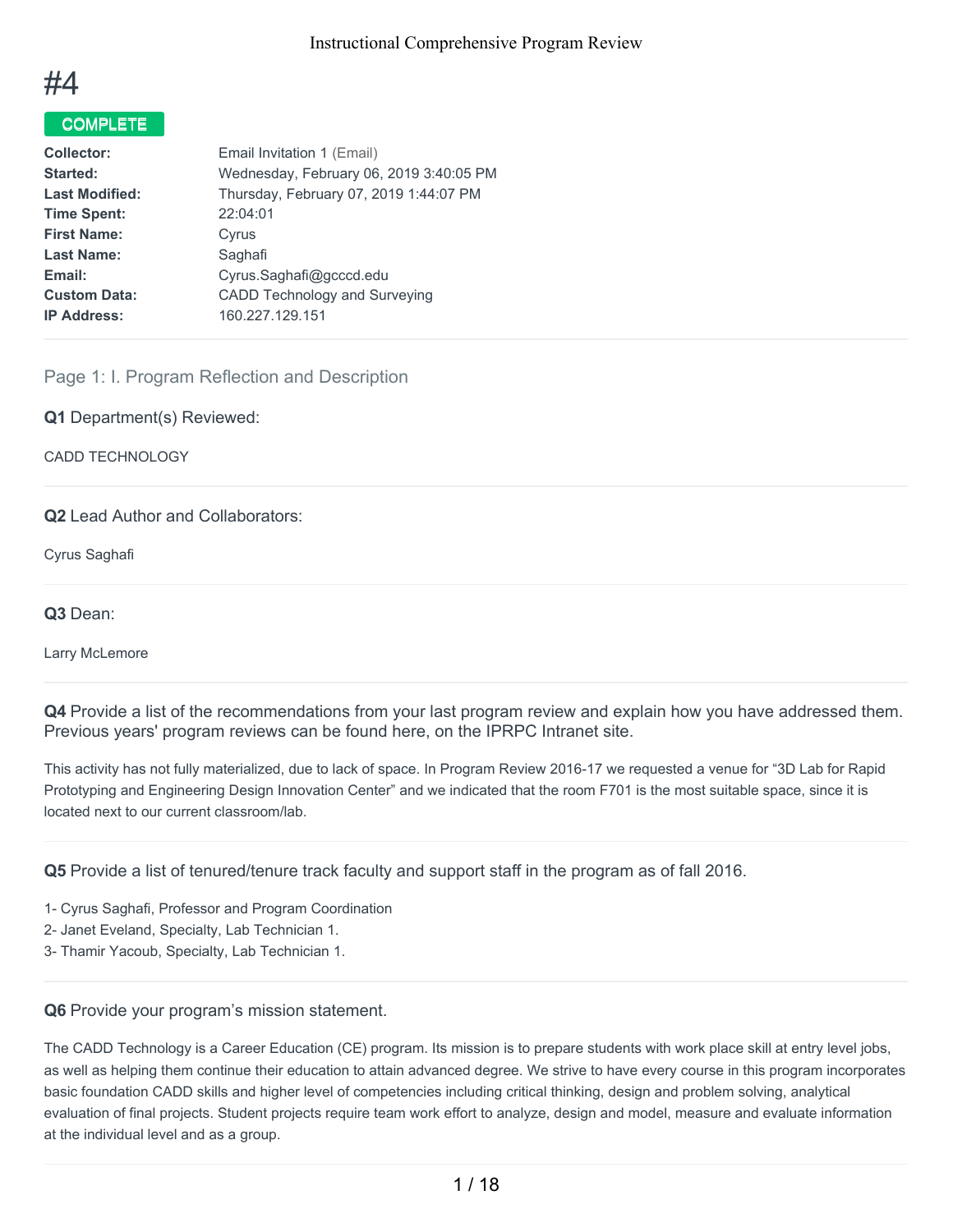**Q7** Describe how your program supports the mission and goals of the College.

1. Prepare students for the challenging workforce in CADD Technology fields of Manufacturing, Advanced Manufacturing, and Building Design.

2. Increase student success in class activities, industry certifications, and completion of programs.

3. Enhance student skills in CADD Technology.

4. Maintain and enhance relevant faculty teaching and technical skills in order to maintain instruction at the highest level.

5. Establish and maintain industry partnerships to provide job opportunities for students.

6. Establish relationships with four-year colleges to create opportunities for students planning to pursue higher degrees.

7. Attract a diverse group of students, increase under-represented/special populations, and support students from other disciplines.

8. Provide in-class tutoring to increase the equitable access for students.

**Q8** Provide the description of your program as it appears in the current college catalog, available here.

Occupational preparation in Computer-Aided Drafting and Design is the primary purpose of the CADD Technology degree program. Students are required to complete two core courses and to select from two potential career paths: Building Design Industry or Manufacturing Industry. Adherence to industrial practices and standards is stressed, including problem solving in a simulated industrial environment.

## Page 2: II. Program Degrees and Certificates

#### **Q9** Degree/Certificate #1

Certificate in Building Industry Design – 8 Awards (2012/13 – 2016/17)

#### **Q10** Degree/Certificate #2

Associate Degree in Building Industry Design – 10 Awards (2012/13 – 2016/17)

## **Q11** Degree/Certificate #3

Certificate in Manufacturing Industry – 9 Awards (2012/13 – 2016/17)

## **Q12** Degree/Certificate #4

Associate Degree in Manufacturing Industry – 17 Awards (2012/13 – 2016/17)

Overall the CADD Technology program awarded a total of 17 Certificates and 27 Associate Degrees during this period (2012 – 2017)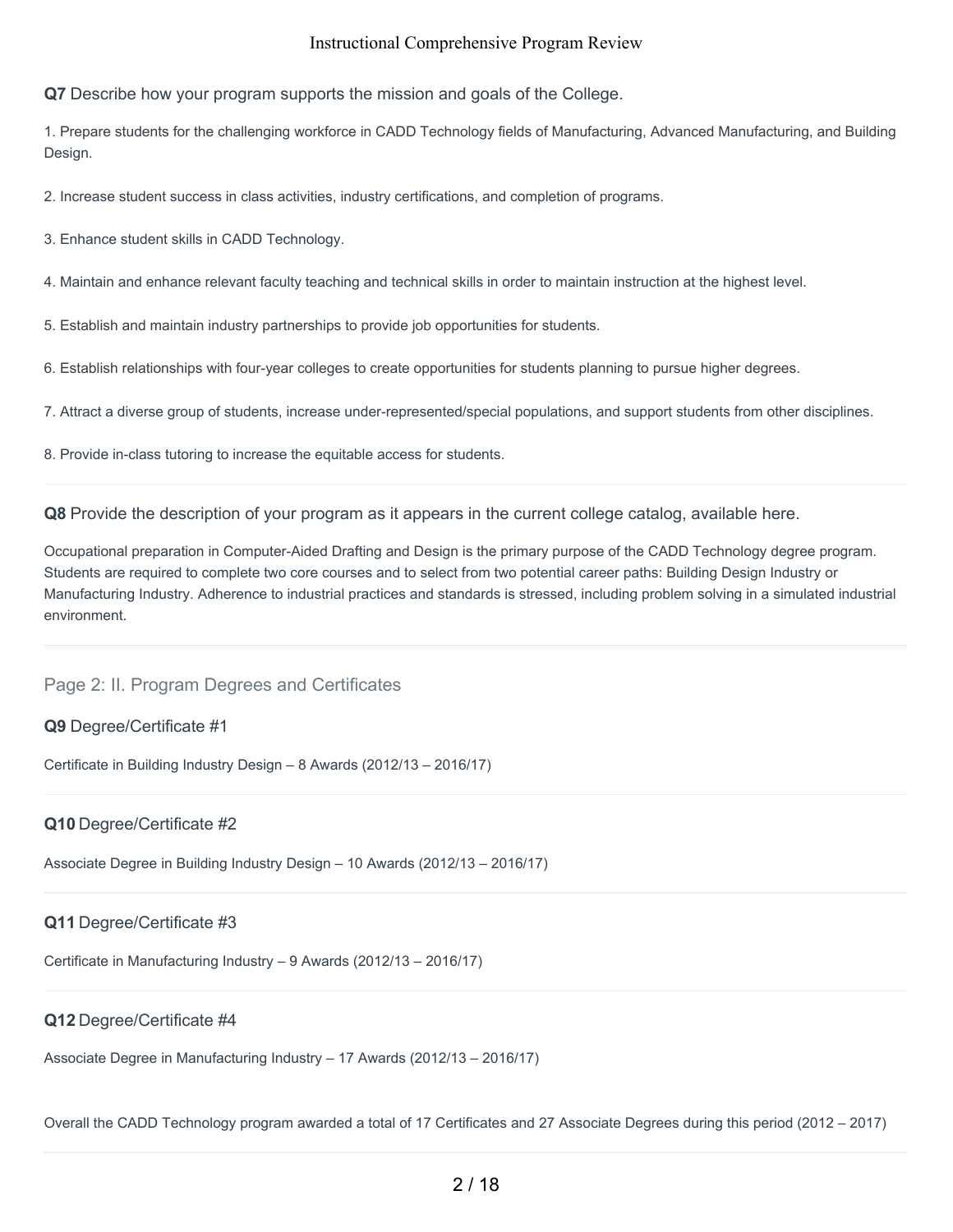**Q13** Please upload the awards data tables for your program. You can print that worksheet from the program review data report to PDF or copy and paste into a Word document the awards data table rows for your program from the college-wide program review data report, accessible here.

**Certificates Awarded by Academic Year.docx (14.4KB)**

| Page 3: III. Curriculum Review, Development and Assessment                                                                                                                                                                                                                                                                                                |            |
|-----------------------------------------------------------------------------------------------------------------------------------------------------------------------------------------------------------------------------------------------------------------------------------------------------------------------------------------------------------|------------|
| Q14 Access the Five Year Curriculum Review Cycle.<br>Have all of your active course outlines been reviewed<br>within the last five years?                                                                                                                                                                                                                 | <b>Yes</b> |
| Q15 Write a paragraph about any changes planned for the curriculum, both areas of revision and areas of<br>development and growth.                                                                                                                                                                                                                        |            |
| Department of CADD Technology plans to expand its activities in the following areas:                                                                                                                                                                                                                                                                      |            |
| i) Offer a Short Certificate in Rapid Prototyping                                                                                                                                                                                                                                                                                                         |            |
| ii) Offer Certificate/Associate Degree in Advanced Manufacturing Technology                                                                                                                                                                                                                                                                               |            |
| Consequently we will offer new classes in Advanced Manufacturing                                                                                                                                                                                                                                                                                          |            |
| Q16 Do you have an assessment plan on file with<br>SLOAC? If you have not already done so, you can<br>submit your program's assessment plan to SLO<br>Coordinator, Tania Jabour, at tania.jabour@gcccd.edu.                                                                                                                                               | <b>No</b>  |
| Q17 Following that assessment plan, is your program's<br>data up-to-date and complete in Nuventive/TracDat<br>(including methods of assessment, results,<br>dialogue/actions and follow-up)? If you are not sure,<br>please contact Institutional Effectiveness Specialist,<br>Erich Kevari, at erich kevari@gcccd.edu to submit your<br>assessment data. | <b>Yes</b> |
|                                                                                                                                                                                                                                                                                                                                                           |            |

**Q18** What student learning-related successes and challenges have SLO results revealed for your department?Note: If SLO data are not offering useful feedback regarding student learning, and are not currently informing program improvements, please instead discuss the specific steps you plan to take to make learning outcomes and assessments more meaningful.

The Student Learning Outcomes are directly integrated to our grading scheme. That means, each student will be able to identify the area they need to improve, it will also give us the opportunity to improve our teaching skills. Our SLO Assessment is directly tied to Midterm Exam, Final Exam and Final Projects

**Q19** Do you have a PLO assessment plan on file with SLOAC? If you have not already done so, you can submit your program's assessment plan to SLO Coordinator, Tania Jabour, at tania.jabour@gcccd.edu. **No**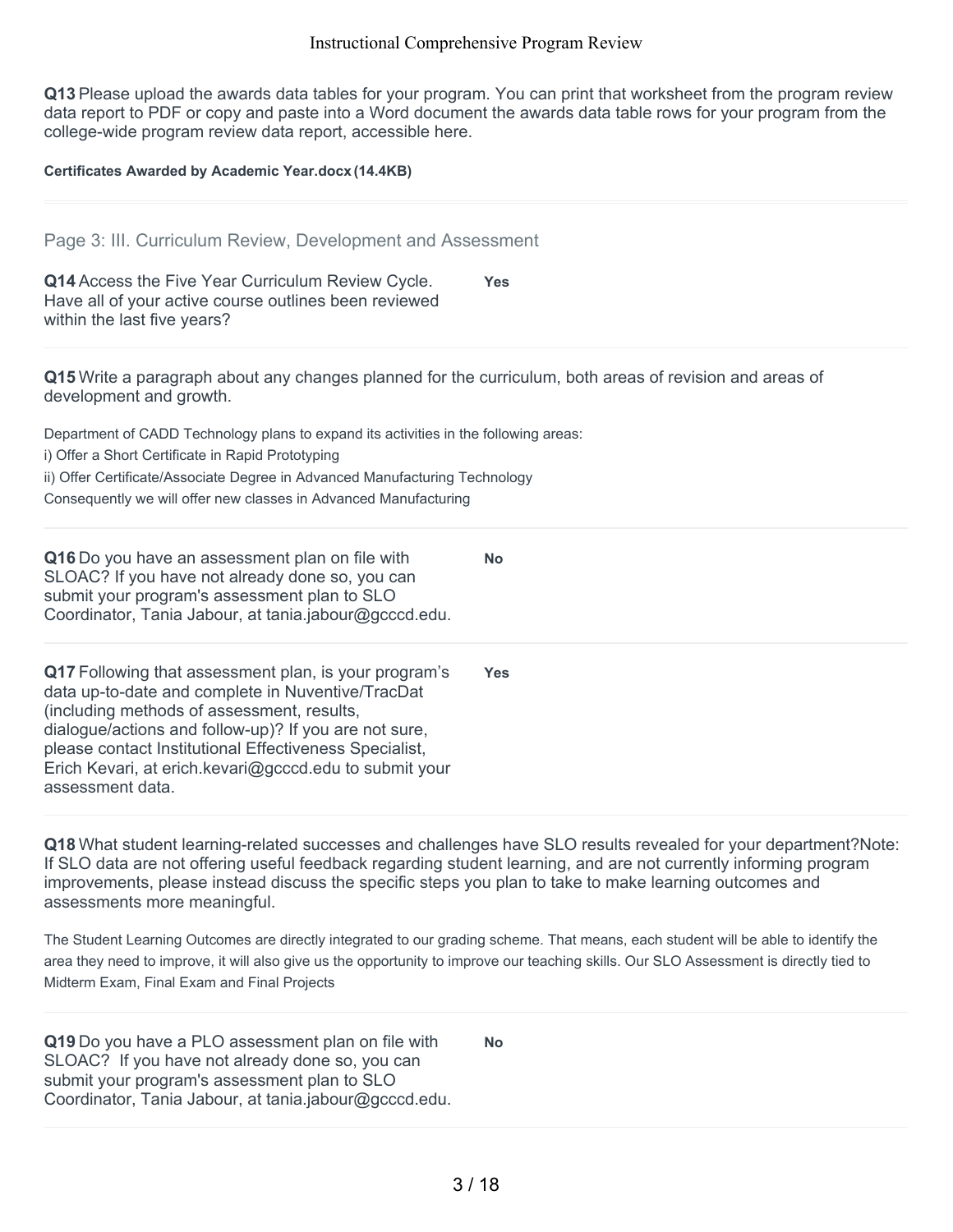**Q20** Please provide an analysis of your program learning outcomes (PLO) findings and what changes, if any were made as a result.

The Student Learning Outcomes are directly integrated to our grading scheme. Students are able to identify the area where they can improve, and it will give us the opportunity to improve our teaching skills

| Q21 Is this a CTE Program? | Yes |
|----------------------------|-----|
|                            |     |

## Page 4: CTE Programs Only

**Q22** If a CTE program, provide a list of the committee members of your Advisory Committee, the chair's name, and the meeting schedule (e.g., twice yearly)

Attendees: Cyrus Saghafi (Chair) Duncan McGehee, Cuyamaca College Dave Alpert, Go Engineer Fritz Groepler, Scott McGimpsey, Cuyamaca Senior Student Wayne Peters, Continental Data Graphics John Adams, JAG Architecture Michael Brown Keith Wright, Studica Kanton Russell, Stantec, action sport design Cuc Ngyuen, SeeScan Bill Dickinson, DaMar Plastics Kate Miller, CTE Cuyamaca Transitions Support Specialist Larry McLemore, Cuyamaca CTE Dean (greeted the committee)

#### **Q23** Summarize the recommendations from the Committee.

The Manufacturing in 21st Century requires us to include the Advanced Manufacturing Technology to our curriculum and our Department. The Additive and Subtractive manufacturing are concepts of the current and future of Advanced Manufacturing.

**Q24** Describe changes that have been made to the program as a result of the committee's recommendations

The Department is in the progress of moving in the direction of Advanced Manufacturing and preparing the curriculum for this program. The funds for the equipment and the lab accessories are secured through the Strong Workforce. The only obstacle to offer the program is lack-of-space, which has been brought to the attention of the Administration.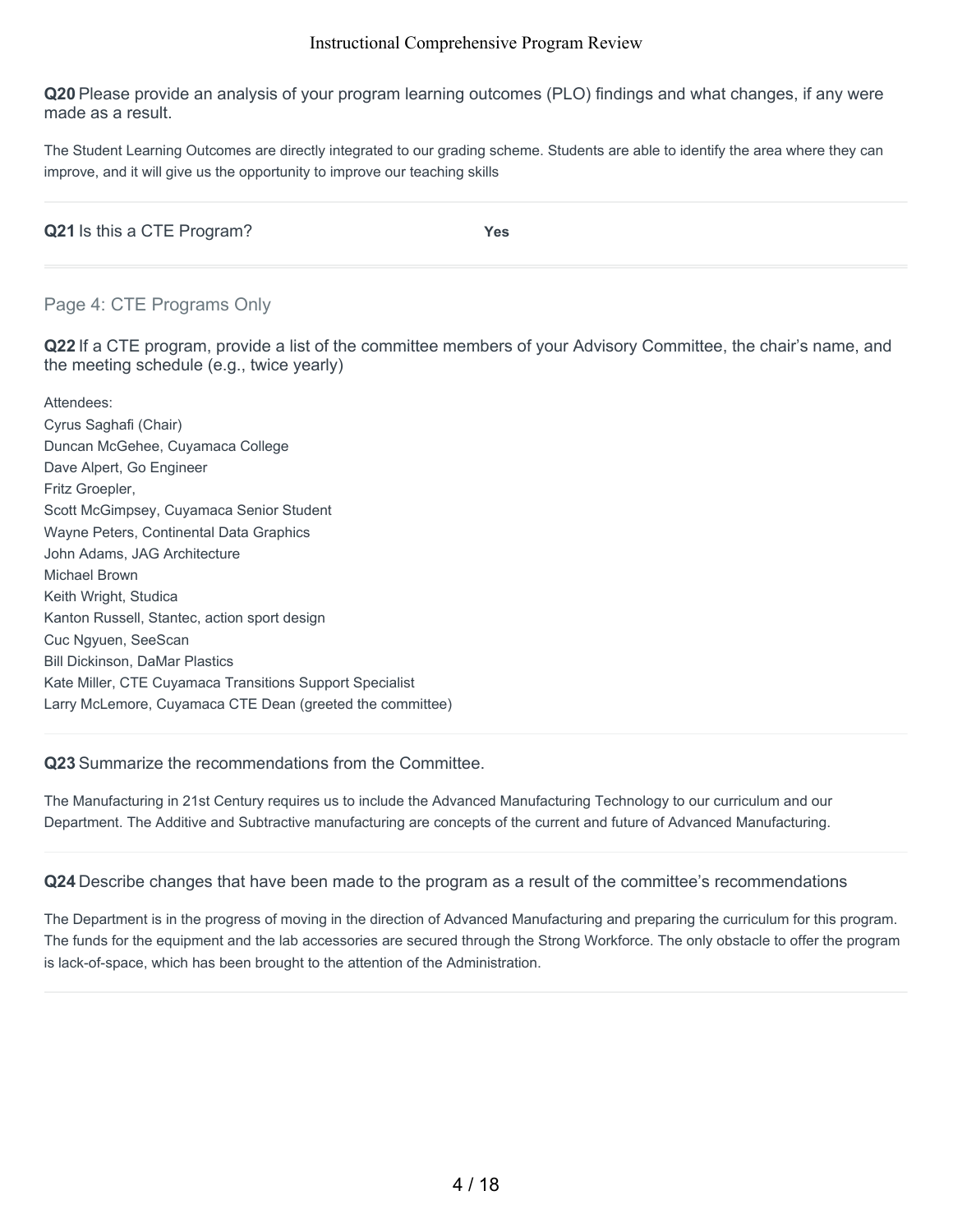**Q25** If a CTE program, please discuss your labor market information. You can access labor market information on the CTE Launchboard, CTE Program Reports that have been prepared for the Governing Board, or by contacting the IESE Office at brianna.hays@gcccd.edu.

As we look to the future of CADD Technology and manufacturing, the industry is abuzz with predictions of what will come next. From additive manufacturing to articial intelligence, the technological advances of the 21st century are rapidly changing what it means to work in engineering and manufacturing. The Wohlers Associates Inc. stated in their 2014 report: "By 2020, it's estimated that global revenues from AM will grow to \$21 billion from just over \$3 billion in 2014."

## Page 5: IV. Program Data Analysis

**Q26** How has the program's student population changed over the past 5 years (e.g., student demographics, enrollment, etc.)? Note that you can access your program's data report and the college-wide data report here.

The following observations and conclusions are drawn based on the enrollment data over 5 years between 2013 and 2017.

• Enrollment by Gender: The CADD Technology program attracts more female students now than ever before and over the five years narrows the gender gap by 22% (from 61% to 39% gap).

• Enrollment by Ethnicity: Charts indicate that the White students are dominating figure, although their figures declined by 12% over the last five years. The number of Hispanic students remains constant at 25/26 %.The figures for other Ethnicities are low throughout. • Enrollment by Age – Since the CADD Technology is a CTE (vocational) program, it attracts more mature students. The data indicates that the age groups of 25-39 and 40+ have as the highest figures in enrollment over the period with steady figure of around 68 to 71 % of total enrollment.

**Q27** How does the program's student population differ from the College's overall student population, if at all? Note that you can access your program's data report and the college-wide data report here.

Argument by Gender - The chart for College Enrollment comprises of high and consistent figures for female students over the past five years, whereas in CADD Tech. the enrollment of female students, who are a special population, has historically been low, but the trend is changing.

Argument by Ethnicity/Race - The demographical pattern on enrollment is very much similar to the CADD program, and white race is the dominant with over 50% followed by Hispanics.

Argument y Age - there is no similarity between CADD's data and College's data as far as Age group is concerned, that's because our program is a vocational and there are more mature students who enroll in our CADD program.

#### **Q28** What are the implications for ensuring the program is addressing the needs of its student population?

The CADD Technology Program is part of CTE, and generally prepares students for Jobs in the fields of Manufacturing and Building Industry. The Regional statistics indicates that the potential in the market has been growing in favor of Manufacturing rather than the Building Design Industry. Although there is no major impact to our program in this respect, the number of Certificates and Associate Degrees in Manufacturing over the past five years indicates that there are more students enrolled in the Manufacturing program. The CADD Technology Program is part of CTE, and generally prepares students for Jobs in the fields of Manufacturing and Building Industry. The Regional statistics indicates that the potential in the market has been growing in favor of Manufacturing rather than the Building Design Industry. Although there is no major impact to our program in this respect, the number of Certificates and Associate Degrees in Manufacturing over the past five years indicates that there are more students enrolled in the Manufacturing program.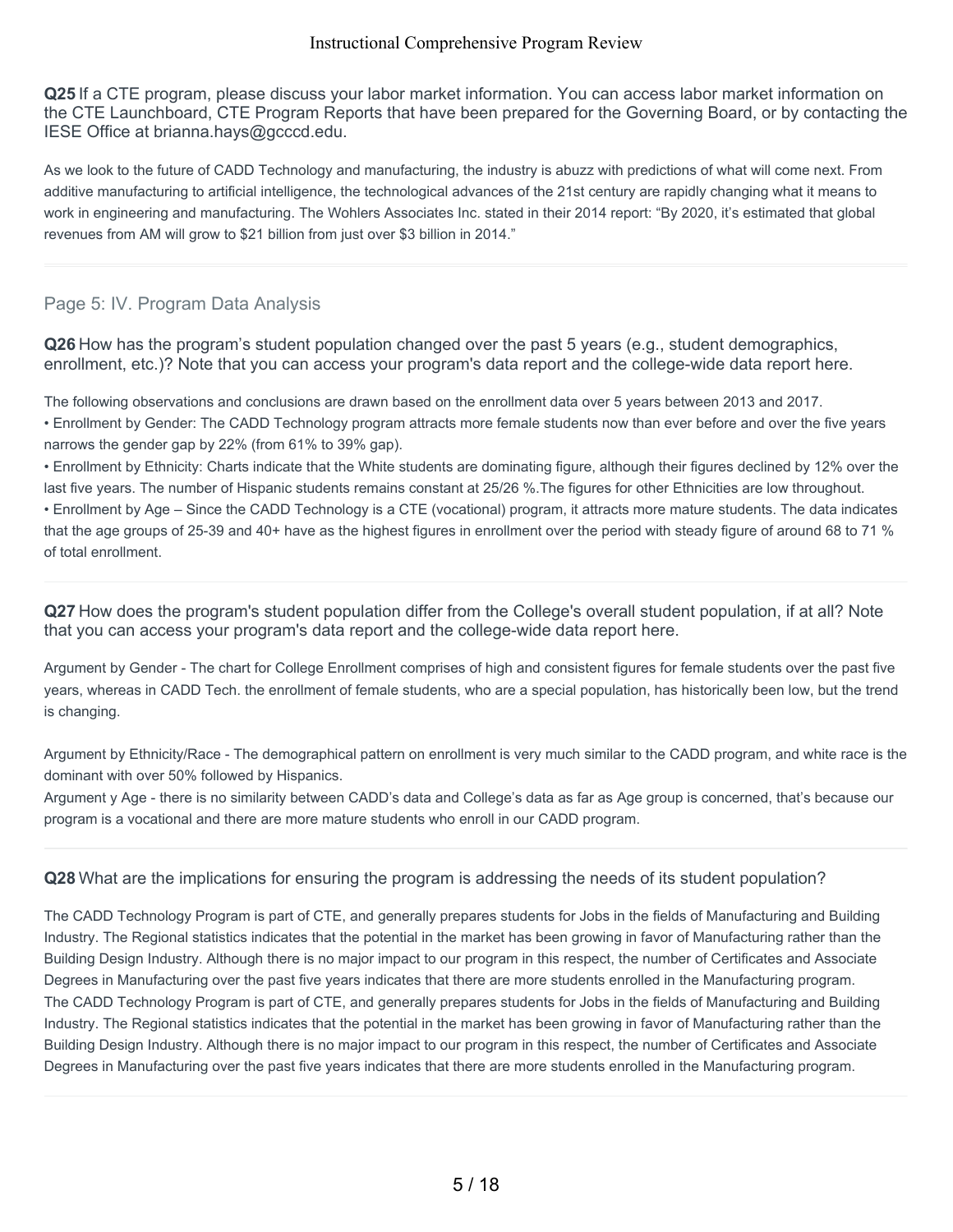**Q29** If you would like to attach any charts or additional documentation (aside from the program review report prepared by the IESE Office), please upload it using the button below.

**Students Demo-Access.docx (179.9KB)**

**Q30** How has the program's success rate across all courses changed over the past 5 years?

As the chart indicates the overall student's success rate in our program improved over the period of 5 years by 6%. The general retention rate increased throughout the 5 years by 7% with highest of 89% in 2017.

**Q31** The College has set a 2024 goal of reaching a 77% course success rate (students passing with a grade of A, B, C, or P out of those enrolled at census) for the College as a whole. Consider how your will program help the College reach its long-term goal of increasing the course success rate to 77%. Your program may have a program-specific goal for program-wide success rate that differs from the college goal, based on historical or contextual data/information. This is intended to provide a goal for improvement only; programs will not be penalized for not meeting the goal. What is your program's one-year (2019/20) goal for success rate across all courses in the program?

Data indicates our success rate, within the last 5 years, is nearing the 77% College goal, and with continued engagement and curriculum evaluation we hope to reach 78% success rate across all courses.

**Q32** Which specific groups (by gender and ethnicity) have success rates lower than that of the program overall?

By Gender: As the chart indicates, in CADD Tech. female students enjoy a higher success rate, with the highest figure of 93% in Fall 2014, is outstanding, the highest figure for male students is 77% in Fall 2015.

By Ethnicity: The results for this category cannot be conclusive, because the size of some of the ethnic groups are too small for any statistical analysis.

**Q33** What program (or institutional) factors may be contributing to these lower rates of success for these groups of students?

It's not possible to say which specific factor(s) concretely contribute to these lower rate without sociological studies

**Q34** What specific steps will the program take to address these equity gaps in the 2019/20 academic year?

Tutors have been assigned and embedded in the regular class sessions to help students based on equity and need of each individual. It evidently had positive impact in retention and students success rate. If we could have more than one tutor in populous classes, the purpose of the equity will be served.

**Q35** How do these activities inform the long-term program goals that you are setting in this comprehensive program review?

I have noticed that having tutors embedded in the class sessions help student to comprehend the material delivered by instructors much better, hence it has a great impact on students success as well as the retention rate.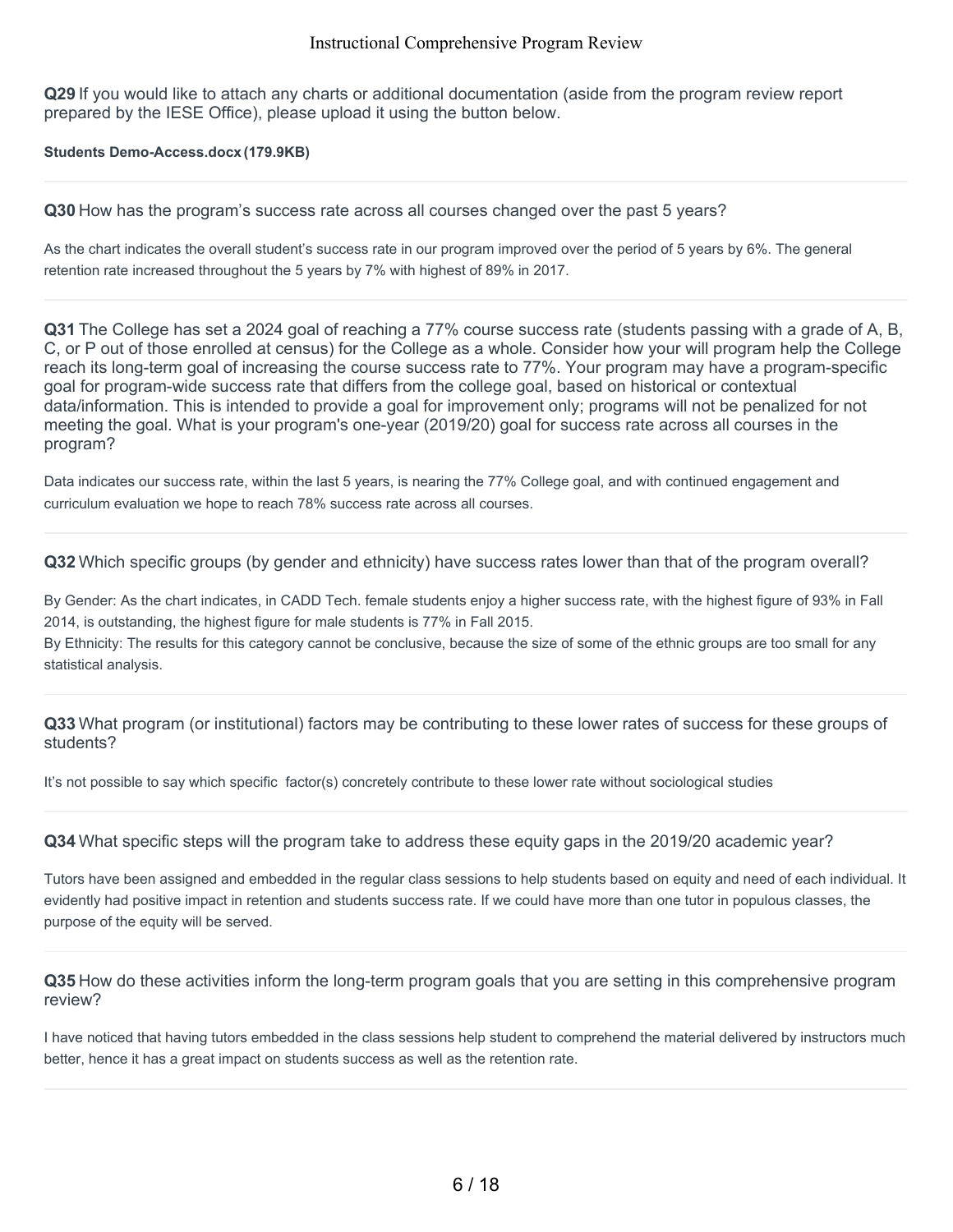**Q36** If you would like to attach any charts or additional documentation (aside from the program review report prepared by the IESE Office), please upload it using the button below.

**Success rate and Retention.docx (145.4KB)**

| Q37 Does your program offer any courses via distance<br>education (online)?                                                                                          | <b>No</b>                        |
|----------------------------------------------------------------------------------------------------------------------------------------------------------------------|----------------------------------|
| Page 6: Distance Education Course Success                                                                                                                            |                                  |
| <b>Q38</b> Are there differences in success rates for distance<br>education (online) versus in-person sections?                                                      | Respondent skipped this question |
| Q39 If there are differences in success rates for distance<br>education (online) versus in-person classes, what will the<br>program do to address these disparities? | Respondent skipped this question |
| Page 7: Strengths, Challenges & External Influences                                                                                                                  |                                  |
| Q40 Please describe your program's strengths.                                                                                                                        |                                  |

o The CADD Technology is a complex and demanding program in terms of curriculum, software/hardware upgrades, instructional technology, and facility.

o The CADD Technology program has an excellent record of student success and retention rates.

**Q41** Please describe your program's challenges.

Limited facilities (classroom/Lab) – Lack of space prevents us to plan a major expansion to the program due to limited facilities available to the program. An additional lab and classroom space would help the program grow.

**Q42** Please describe external influences that affect your program (both positively and negatively).

The Technical Advisory Committee plays a vital role and positive effect in this program. The program-updates and all modifications have been made by recommendation or endorsement of this committee.

Page 8: V. Previous Goals: Update (If Applicable)

**Q43** Would you like to provide an update for your previous Goal(s)? **Yes**

Page 9: Previous Goal 1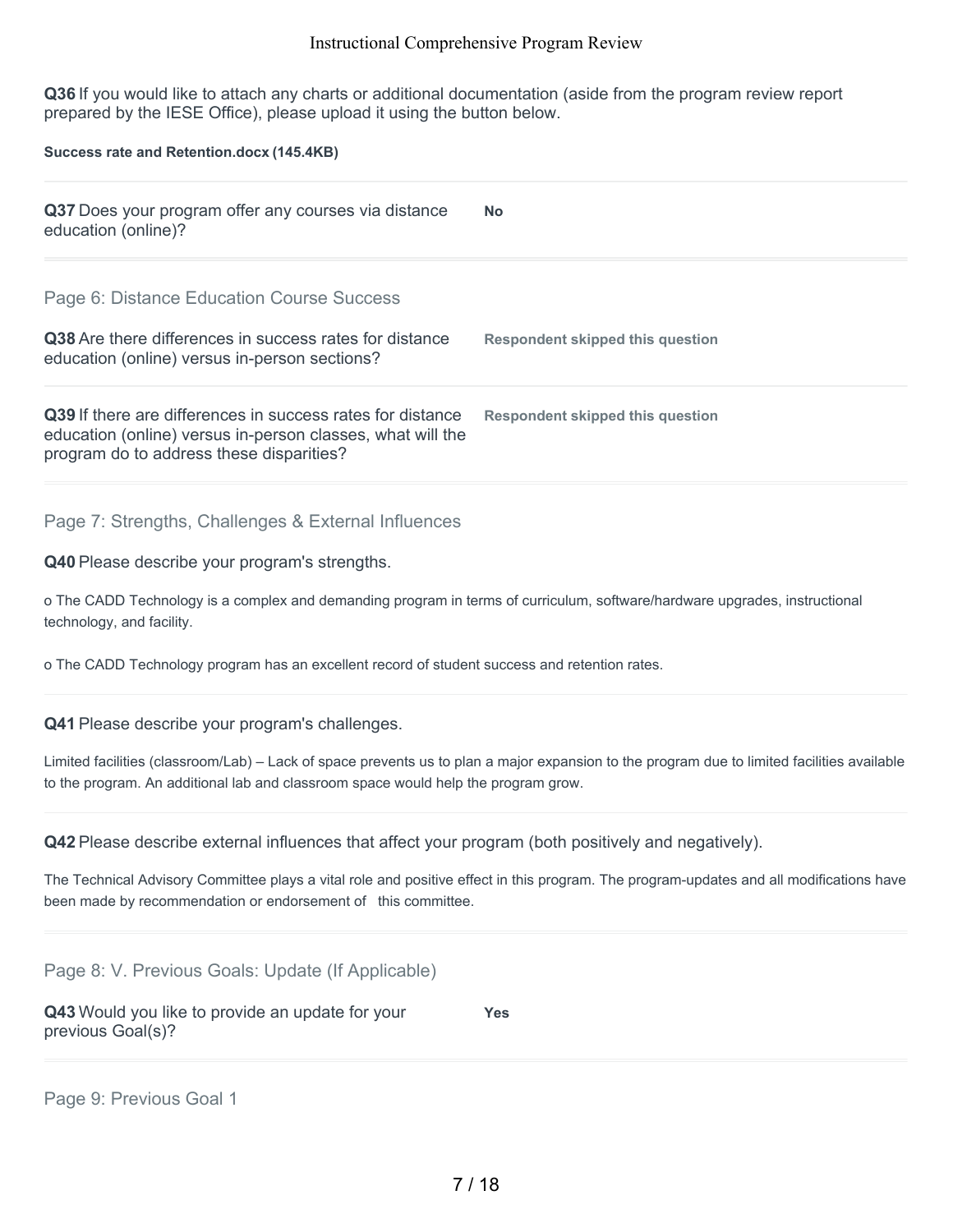**Q44** Previous Goal 1:

Increase student's success in CADD Technology

| <b>Q45</b> Link to College Strategic Goal(s): | <b>Guided Student</b><br><b>Pathways</b>                                                    |
|-----------------------------------------------|---------------------------------------------------------------------------------------------|
|                                               | <b>Student Validation and</b><br>Engagement                                                 |
| Q46 Goal Status                               | In Progress - will carry this goal forward into this year's<br>comprehensive program review |

Q47 How was the goal evaluated? If the goal is "in progress," how will it be evaluated?

The data and chart indicate that the overall student's success rate improved by 6% over the past 5 years. The next data for student's success rate will be assess the effectiveness our strategy for this goal.

**Q48** Please provide the rationale for this goal:

Stay in accordance with the College Goal of 77% Student's Course Success rate by 2024

**Q49** Please provide the goal action steps for the year (previously "Activities"):

Tutors have been assigned and embedded in the regular class sessions to help students based on equity and need of each individual. It evidently had positive impact in retention and student success rate. If we could deplore more than one tutor in populous classes, the purpose of the equity will be served.

**Q50** Do you have another goal to update? **Yes**

Page 10: Previous Goal 2

**Q51** Previous Goal 2:

Enhance student skills in the CADD Technology fields of Building Design Industry and Manufacturing Industry.

**Q52** Link to College Strategic Goal(s): **Guided Student** 

**Pathways Student Validation and Engagement**

**,**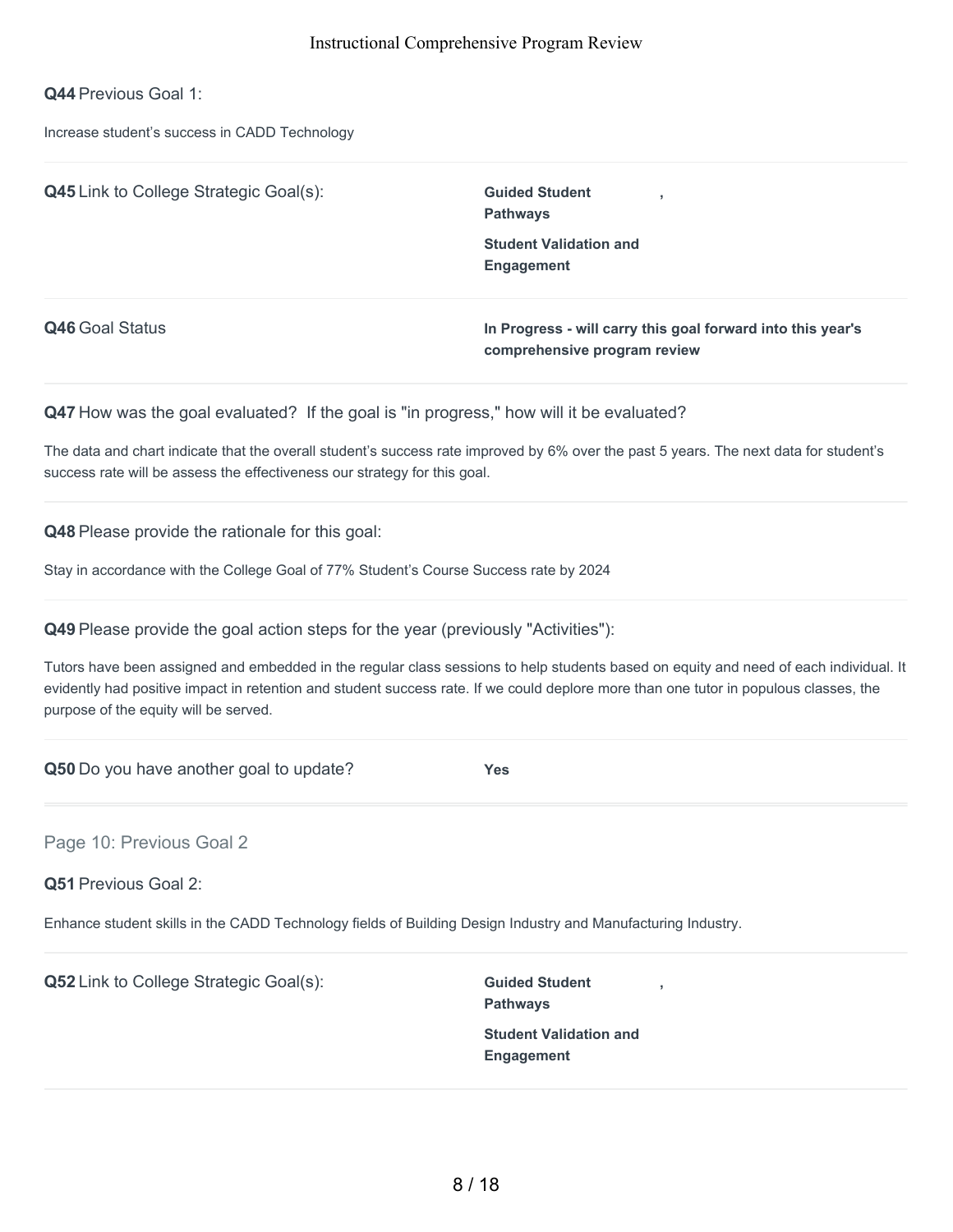**Q53** Goal Status **In Progress - will carry this goal forward into this year's comprehensive program review**

**Q54** How was the goal evaluated? If the goal is "in progress," how will it be evaluated?

This is an on-going goal and strategy of our department to evolve our program around the industry, also having regular Advisory Committee meetings enable us achieve this goal.

**Q55** Please provide the rationale for this goal:

The technology of the industry, that our program is related to, is continuously changing. We have to prepare our students to be fully compatible and ready for the job market.

**Q56** Please provide the goal action steps for the year (previously "Activities"):

Update and evolve our courses' outlines in accordance with the demands of industry.

Page 11: Previous Goal 3

**Q58** Previous Goal 3:

Maintain the high quality of instruction in by equipping our classes with state-of-art technology

| <b>Q59</b> Link to College Strategic Goal(s) | <b>Guided Student</b><br><b>Pathways</b>                                                    |
|----------------------------------------------|---------------------------------------------------------------------------------------------|
|                                              | <b>Student Validation and</b><br>Engagement                                                 |
| <b>Q60</b> Goal Status                       | In Progress - will carry this goal forward into this year's<br>comprehensive program review |

**Q61** How was the goal evaluated? If the goal is "in progress," how will it be evaluated?

Either of two exams or the final project is the method to evaluate this goal each semester.

**Q62** Please provide the rationale for this goal:

The Department must maintain a high quality of instruction.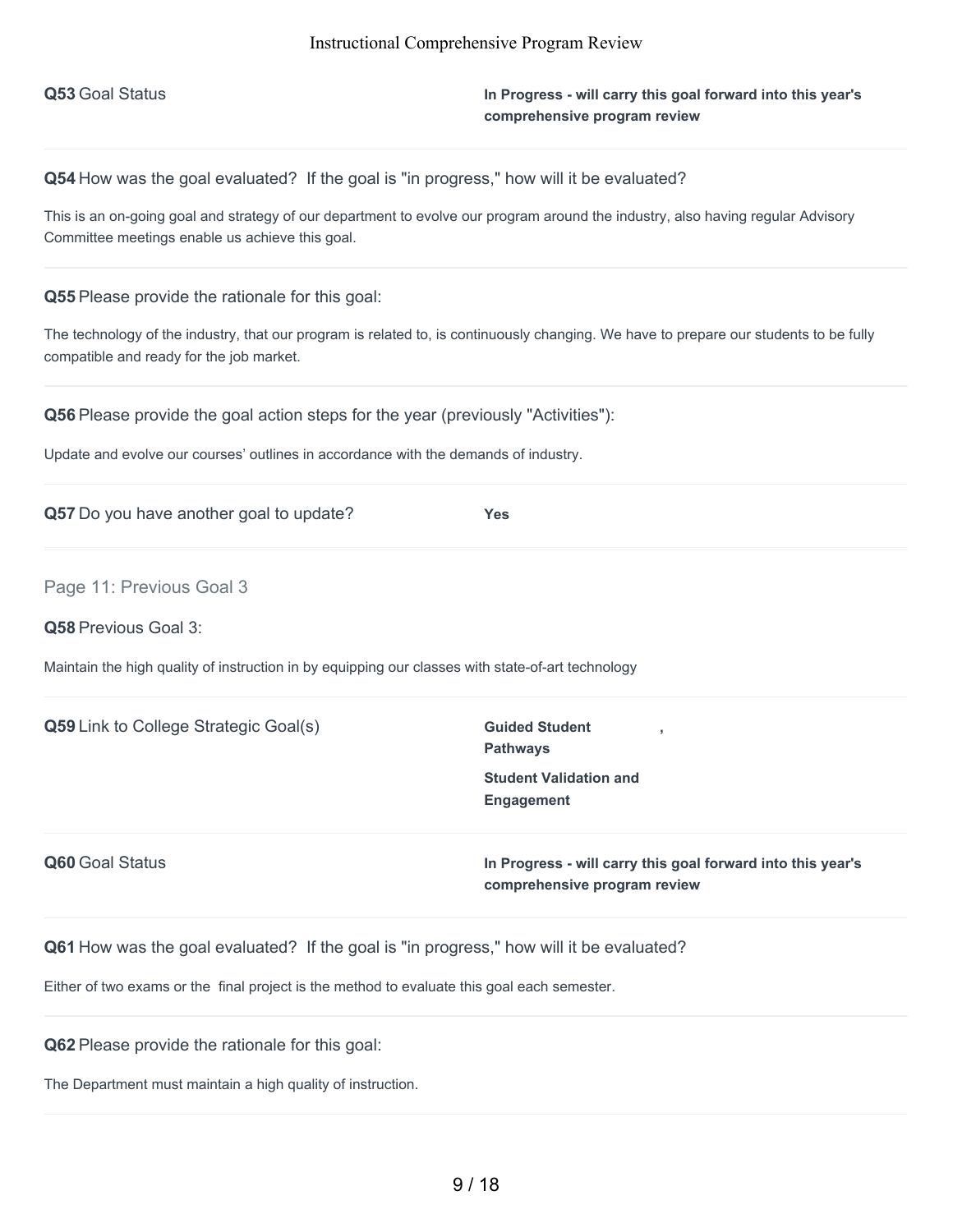**Q63** Please provide the goal action steps for the year (previously "Activities"):

In order to achieve this objective it is imperative to run the CADD-Lab with up-to-date technology and to ensure that instructors maintain their skills in this field.

| Q64 Do you have another goal to update?                                                                                                                                                          | <b>Yes</b>                                                                                  |
|--------------------------------------------------------------------------------------------------------------------------------------------------------------------------------------------------|---------------------------------------------------------------------------------------------|
| Page 12: Previous Goal 4<br>Q65 Previous Goal 4:<br>Maintain and enhance the faculty teaching skills at highest level                                                                            |                                                                                             |
| Q66 Link to College Strategic Goal(s)                                                                                                                                                            | <b>Organizational Health</b>                                                                |
| Q67 Goal Status                                                                                                                                                                                  | In Progress - will carry this goal forward into this year's<br>comprehensive program review |
| Q68 How was the goal evaluated? If the goal is "in progress," how will it be evaluated?<br>It can be evaluated through regular evaluation of instructors!!!!                                     |                                                                                             |
| Q69 Please provide the rationale for this goal:<br>Department has maintained and will maintain a high quality of instruction by instructor and industry collaboration.                           |                                                                                             |
| Q70 Please provide the goal action steps for the year (previously "Activities"):<br>This goal can be achieved by having instructors participating in technical related seminars and conferences. |                                                                                             |
| Page 13: VI. New Goals<br>Q71 Would you like to submit any new goal(s)?                                                                                                                          | <b>Yes</b>                                                                                  |
| Page 14: New Goal 1<br>Q72 New Goal 1:<br>Increase/improve students success after completing the program                                                                                         |                                                                                             |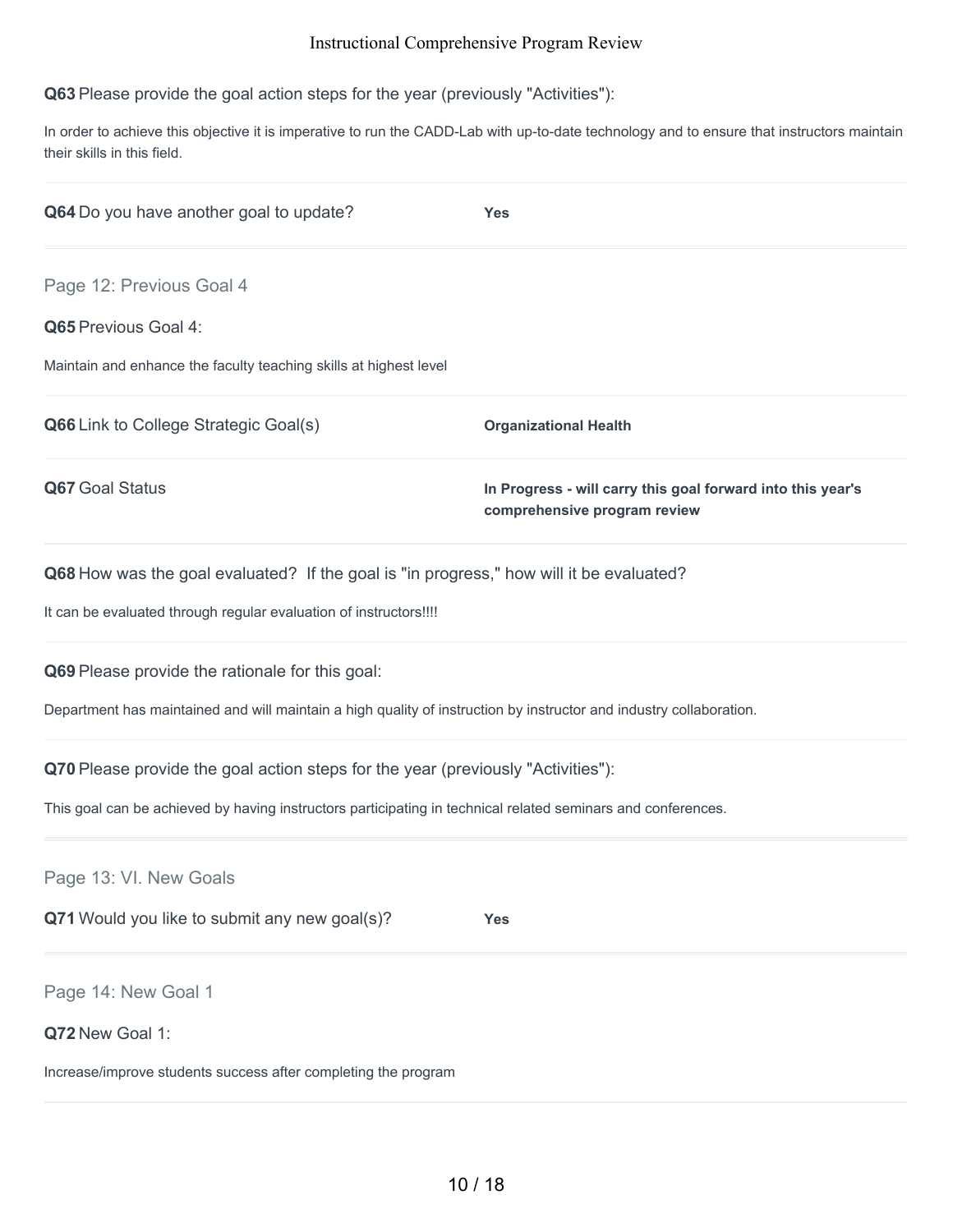| Q73 Link to College Strategic Goal |  |  |  |  |  |
|------------------------------------|--|--|--|--|--|
|------------------------------------|--|--|--|--|--|

**Guided Student Pathways Student Validation and Engagement**

**,**

**Q74** Please provide the rationale for this goal:

Advanced Manufacturing along with Additive Manufacturing has the potential to completely change the way we make things. With recent developments in technology, along with the benefits companies are already seeing, Advanced Manufacturing has the most immediate impact on the engineering and manufacturing industries. Therefore, it's imperative for our college to offer Certificate/Degree in Advanced Manufacturing Technology.

**Q75** Please provide the goal action steps for the year (previously "Activities"):

The Department of CADD Technology is in the process of introducing course and discipline outlines in order to offer Certificate /Associate Degree in Advanced Manufacturing Technology. Adv. Manu. Tech. Laboratory has to be setup before stating to offer courses. Anticipated offering date is spring 2020

## **Q76** How will the goal be evaluated?

The new Certificate may be evaluated after being offered.

| Q77 Do you have another new goal? | <b>Yes</b> |
|-----------------------------------|------------|
|                                   |            |

Page 15: New Goal 2

#### **Q78** New Goal 2:

Increase/improve students access to instruction and industry mentor

**Q79** Link to College Strategic Goal **Guided Guided** Student

**Pathways Student Validation and Engagement**

**,**

**Q80** Please provide the rationale for this goal:

Advanced Manufacturing is rapid growing in manufacturing job market worldwide. The use of technology in this field improves product and/or processes in terms of quality and efficiency. The relative technology is being described as "advanced", Innovative, or "cutting edge." The CNC-Machines, Additive Manufacturing Technology (Rapid Prototyping), and Reverse Engineering applying 3D Scanning are imperative tools in Advanced Technology. Students will be able to achieve a "Certificate of Specialization" in Advanced Manufacturing Technology within a year.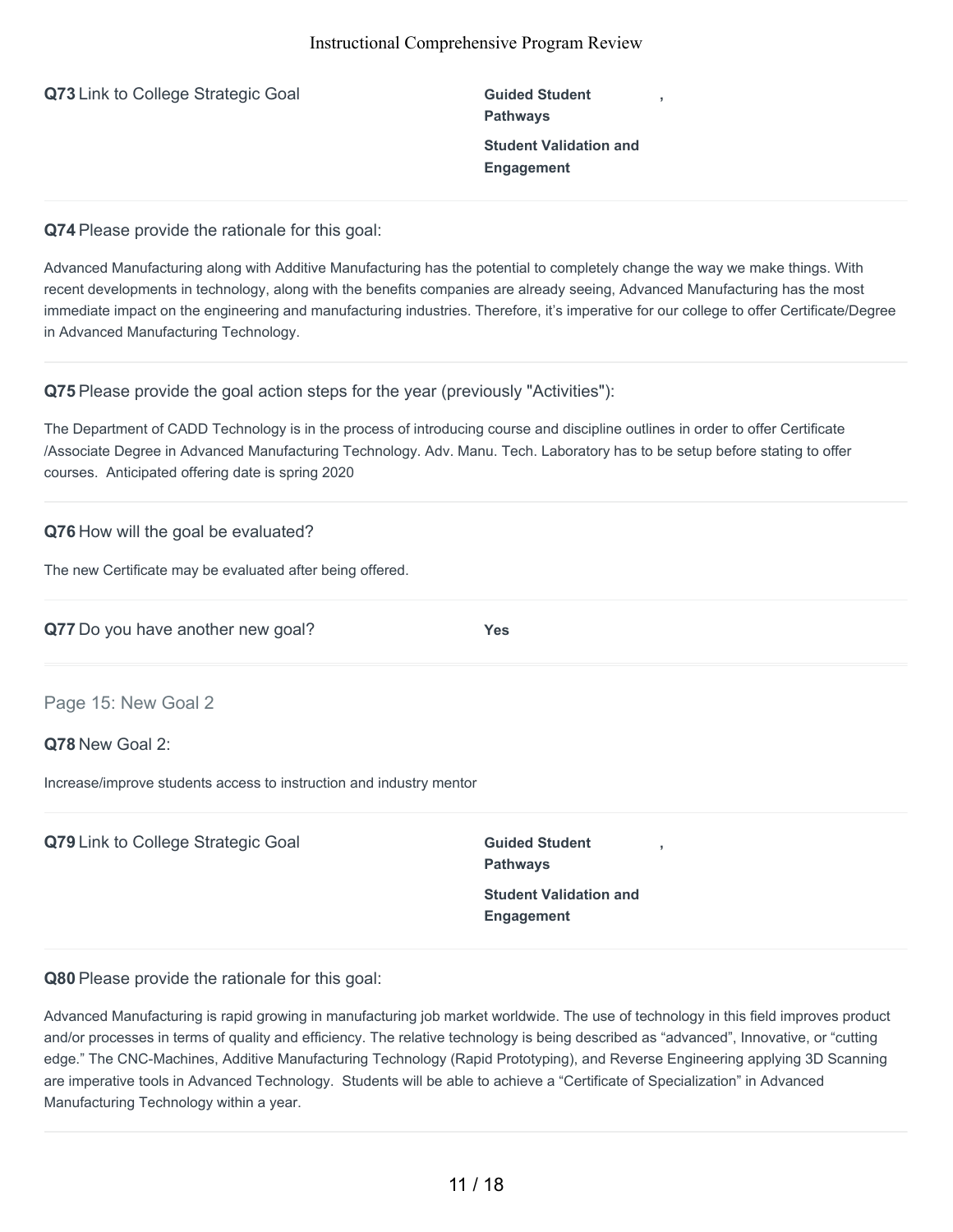**Q81** Please provide the goal action steps for the year (previously "Activities"):

The Department of CADD Technology will soon start to prepare all the elements for delivering this program to public.

| Q82 How will the goal be evaluated?<br>Courses will be evaluated in a semester after starting the program. |                                         |
|------------------------------------------------------------------------------------------------------------|-----------------------------------------|
| Q83 Do you have another new goal?                                                                          | <b>No</b>                               |
| Page 16: New Goal 3                                                                                        |                                         |
| Q84 New Goal 3:                                                                                            | <b>Respondent skipped this question</b> |
| Q85 Link to College Strategic Goal                                                                         | <b>Respondent skipped this question</b> |
| Q86 Please provide the rationale for this goal:                                                            | <b>Respondent skipped this question</b> |
| Q87 Please provide the goal action steps for the year<br>(previously "Activities"):                        | <b>Respondent skipped this question</b> |
| Q88 How will the goal be evaluated?                                                                        | <b>Respondent skipped this question</b> |
| Q89 Do you have another new goal?                                                                          | <b>No</b>                               |
| Page 17: New Goal 4                                                                                        |                                         |
| Q90 New Goal 4:                                                                                            | <b>Respondent skipped this question</b> |
| Q91 Link to College Strategic Goal                                                                         | <b>Respondent skipped this question</b> |
| Q92 Please provide the rationale for this goal:                                                            | <b>Respondent skipped this question</b> |
| Q93 Please provide the goal action steps for the year<br>(previously "Activities"):                        | <b>Respondent skipped this question</b> |
| Q94 How will the goal be evaluated?                                                                        | <b>Respondent skipped this question</b> |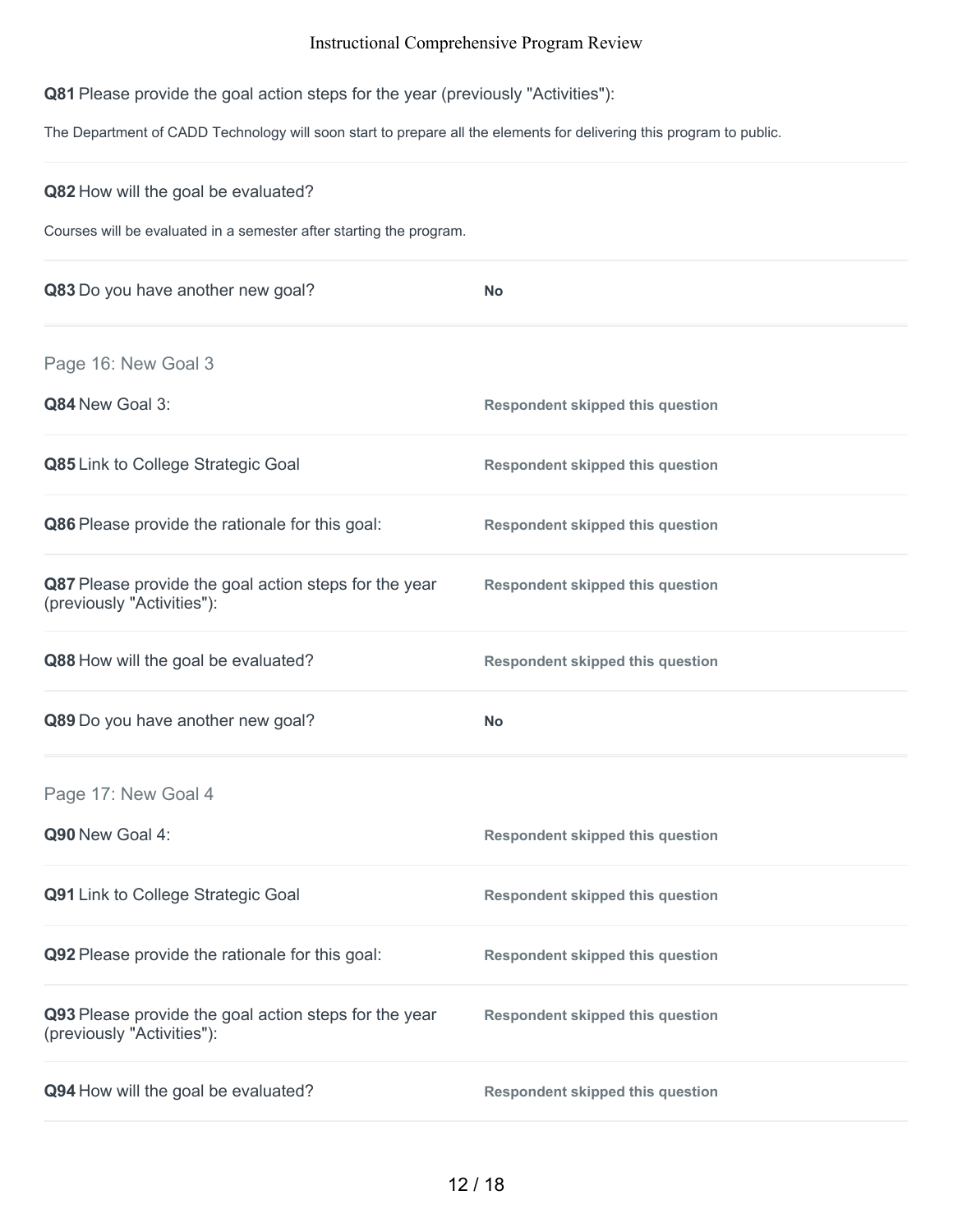| Q95 Do you have another new goal?                                                                                                                                                                                                                                                                                                                                                                                               | <b>No</b>                               |
|---------------------------------------------------------------------------------------------------------------------------------------------------------------------------------------------------------------------------------------------------------------------------------------------------------------------------------------------------------------------------------------------------------------------------------|-----------------------------------------|
| Page 18: Resources Needed to Fully Achieve Goal(s)<br>Q96 Is the program requesting resources this year to<br>achieve this goal?                                                                                                                                                                                                                                                                                                | <b>Yes</b>                              |
| Page 19: VII. Faculty Resource Needs<br>Q97 Are you requesting one or more faculty positions to<br>achieve this goal?                                                                                                                                                                                                                                                                                                           | No.                                     |
| Page 20: Faculty Position Request(s)<br>Q98 Please remember to complete the Faculty Position<br>Request Form (accessible here, under Staffing Request<br>Information) for this position that you are requesting and<br>upload it using the button below. The Faculty Position<br>Request Form (In Word) can be located here (under<br>Staffing Request Information). Brief Description of the<br><b>Position Requested:</b>     | <b>Respondent skipped this question</b> |
| Q99 Faculty Position Request 1 - Related Program<br>$Goal(s)$ :                                                                                                                                                                                                                                                                                                                                                                 | <b>Respondent skipped this question</b> |
| Q100 Faculty Position Request Upload 1: Please upload<br>the completed faculty request form using the button<br>below. You can access the Word version of the Faculty<br>Position Request Form here (under Staffing Request<br>Information).                                                                                                                                                                                    | <b>Respondent skipped this question</b> |
| Q101 Faculty Position Request 2 (if applicable): Please<br>remember to complete the Faculty Position Request<br>Form (accessible here, under Staffing Request<br>Information) for this position that you are requesting and<br>upload it using the button below. The Faculty Position<br>Request Form (In Word) can be located here (under<br>Staffing Request Information). Brief Description of<br><b>Position Requested:</b> | <b>Respondent skipped this question</b> |
| Q102 Faculty Position Request 2 - Related Program<br>Goal(s):                                                                                                                                                                                                                                                                                                                                                                   | <b>Respondent skipped this question</b> |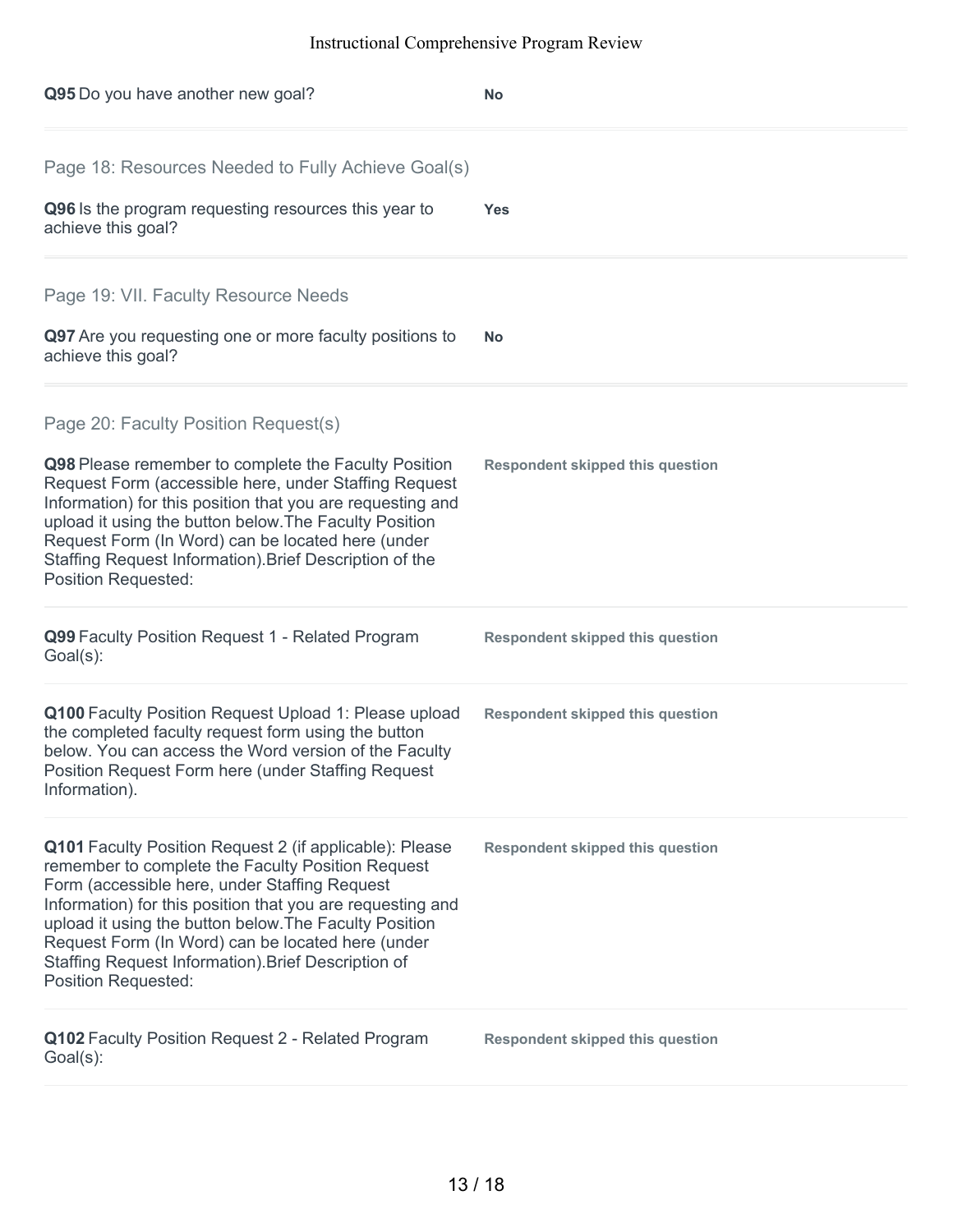**Q103** Faculty Position Request Upload 2: Please upload the completed faculty request form button below. You can access the Word version of the Faculty Position Request Form here (under Staffing Request Information). **Respondent skipped this question**

#### Page 21: VIII. Classified Staff Resource Needs

**Q104** Are you requesting one or more classified positions **Yes** to achieve this goal?

#### Page 22: Classified Staff Position Request(s)

**Q105** Classified Staff Position Request 1: Please remember to complete the Classified Staff Position Request Form (accessible here, under Staffing Request Information) for this position you are requesting.Brief Description of Position Requested:

Lab Assistants; Be able to run and troubleshooting the lab equipment, Additive and Subtraction Machinery, as well as helping students with preparation and programing the CNC Machines (Master CAM)

### **Q106** Classified Staff Position 1 Related Program Goal(s):

Goal # 1 (N.G.) and Goal# 2(N.G.)

**Q107** Classified Staff Position Request Upload 1: Please upload a completed Classified Position Request Form using the button below. You can access the Word version of the Classified Position Request Form here (under Staffing Request Information).

#### **2018-19 Classified Position Request Form.docx(23.2KB)**

| <b>Q108</b> Classified Staff Position Request 2: Please<br>remember to complete the Classified Staff Position<br>Request Form (accessible here, under Staffing Request<br>Information) for each position you are requesting. Brief<br>Description of Position Requested:  | Respondent skipped this question |
|---------------------------------------------------------------------------------------------------------------------------------------------------------------------------------------------------------------------------------------------------------------------------|----------------------------------|
| Q109 Classified Staff Position 2 Related Program<br>Goal(s):                                                                                                                                                                                                              | Respondent skipped this question |
| <b>Q110</b> Classified Staff Position Request Upload 2: Please<br>upload a completed Classified Position Request Form<br>using the button below. You can access the Word<br>version of the Classified Position Request Form<br>here (under Staffing Request Information). | Respondent skipped this question |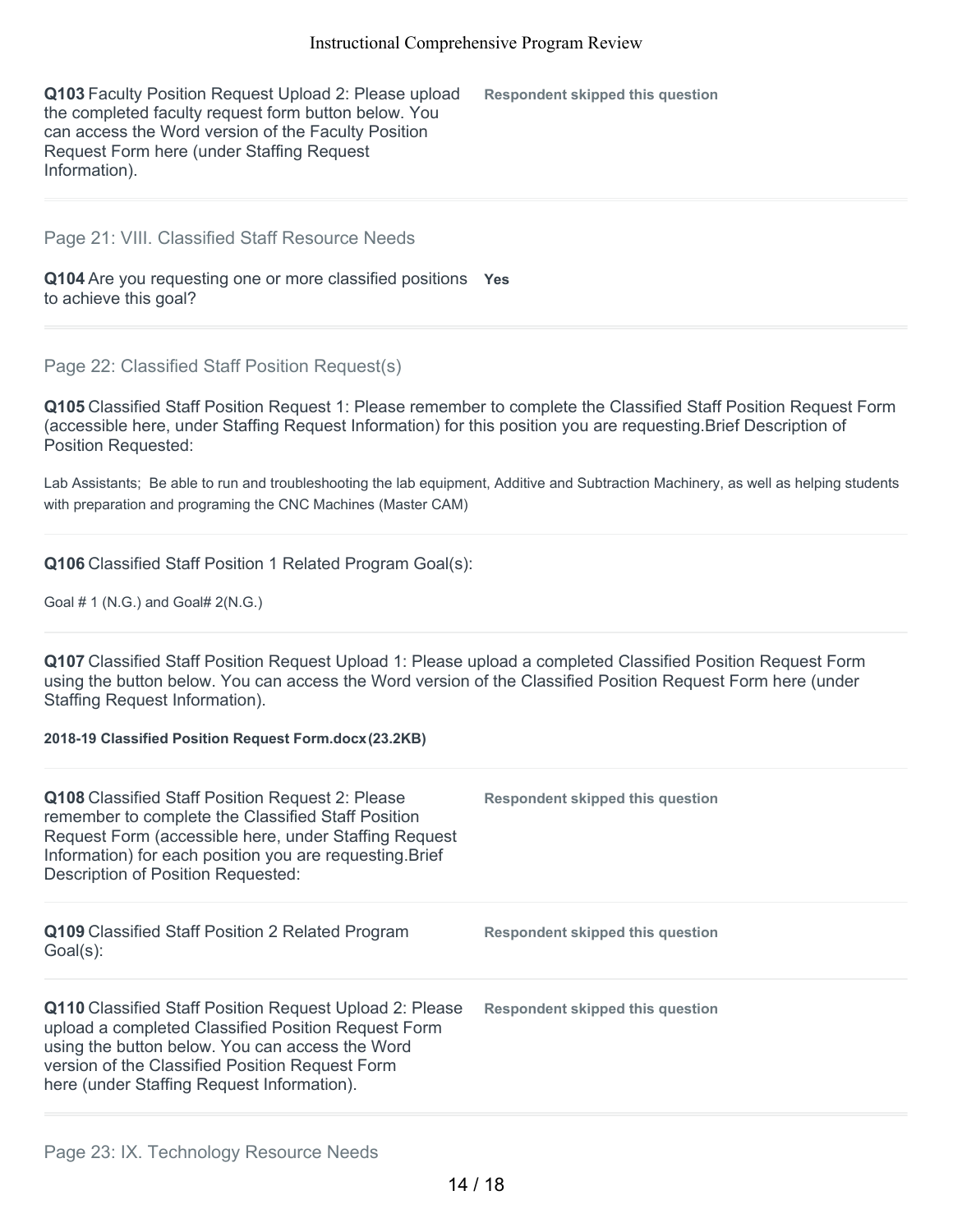**Q111** Are you requesting technology resources to achieve this goal?

**Yes**

Page 24: Technology Request(s)

**Q112** Technology Request 1: Please remember to complete a Technology Request Form for each request. You can access the online Technology Request Form here: Technology Request Form.

| Description:                        | SolidWorks - 3D Solid Modeling software                                   |
|-------------------------------------|---------------------------------------------------------------------------|
| One time or On-going                | On-going                                                                  |
| Amount Requested \$                 | \$3,000.00                                                                |
| <b>Related Program Review Goal:</b> | Goal # 2 (P. G.), Goal # 3 (P. G.), Goal # 1 (N.G) and Goal<br># 2 (N.G.) |

**Q113** Technology Request 2: Please remember to complete a Technology Request Form for each request. You can access the online Technology Request Form here: Technology Request Form.

| Description:                        | CREO-Parametric - 3D Engineering software & CAD<br><b>CAM - CNC Programing software</b> |
|-------------------------------------|-----------------------------------------------------------------------------------------|
| One time or On-going                | On-going                                                                                |
| Amount Requested \$                 | $$2,000.00 + $3,500.00$                                                                 |
| <b>Related Program Review Goal:</b> | Goal # 2 (P. G.), Goal # 3 (P. G.), Goal # 1 (N.G) and Goal<br># 2 (N.G.)               |

Page 25: X. Perkins and Strong Workforce Resource Needs

| <b>Q114</b> Are you requesting Perkins and/or Strong | <b>Yes</b> |
|------------------------------------------------------|------------|
| Workforce resources to achieve this goal?            |            |
|                                                      |            |

Page 26: Perkins Request and Strong Workforce

**Q115** Perkins Request and Strong Workforce 1: Please remember to complete the Perkins Request Form and submit it via the annual Perkins/Strong Workforce request process/cycle.

| Description:                    | CNC – Machinery, 3D Printers & 3D Scanners |
|---------------------------------|--------------------------------------------|
| Amount Requested \$:            | \$150,000,00                               |
| Related Program Review Goal(s): | Goal # 1 (N.G.) & Goal # 2 (N.G.)          |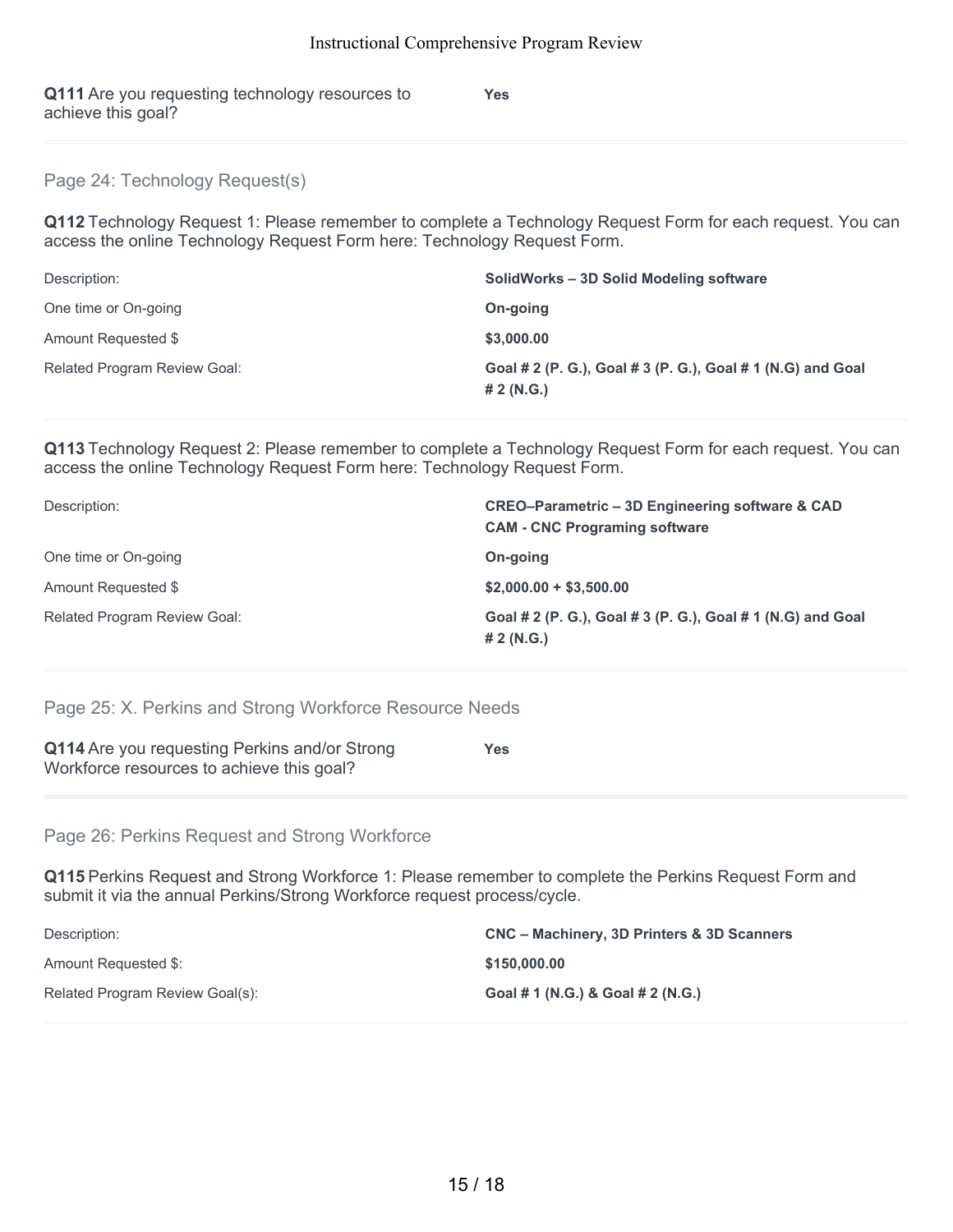**Q116** Perkins Request and Strong Workforce 2: Please remember to complete the Perkins Request Form and submit it via the annual Perkins/Strong Workforce request process/cycle.

| Description:<br>Amount Requested \$<br>Related Program Review Goal(s):<br>Page 27: XI. Supplies/Equipment Resource Needs                                                                                                   | Laser Printer (Multi-size pagers) - needed 2<br>\$5,000.00<br>Goal # 2 (P. G.), Goal # 3 (P. G.), Goal # 1 (N.G) and Goal<br># 2 (N.G.) |
|----------------------------------------------------------------------------------------------------------------------------------------------------------------------------------------------------------------------------|-----------------------------------------------------------------------------------------------------------------------------------------|
| Q117 Are you requesting supplies and/or equipment<br>resources to achieve this goal?                                                                                                                                       | <b>Yes</b>                                                                                                                              |
| Page 28: Supplies/Equipment Request(s)<br>Q118 Supplies/Equipment Request 1: In the boxes below please provide information on your request.<br>Supplies/Equipment requests will be considered on a one-time funding basis. |                                                                                                                                         |
| Description:                                                                                                                                                                                                               | For Transformation and Furniture of "Advanced<br><b>Manufacturing Technology" Lab.</b>                                                  |
| Amount Requested \$:                                                                                                                                                                                                       | \$15,000.00 (\$15,000.00 (estimated)                                                                                                    |
| Related Program Review Goal(s):                                                                                                                                                                                            | Goal # 1 (N.G) and Goal # 2 (N.G.)                                                                                                      |
| Q119 Supplies/Equipment Documentation 1: Please<br>upload any supplies/equipment quotes or additional<br>documentation for this request.                                                                                   | <b>Respondent skipped this question</b>                                                                                                 |
| Q120 Supplies/Equipment Request 2: In the boxes below Respondent skipped this question<br>please provide information on your request.<br>Supplies/Equipment requests will be considered on a<br>one-time funding basis.    |                                                                                                                                         |
| Q121 Supplies/Equipment Documentation 2: Please<br>upload any supplies/equipment quotes or additional<br>documentation for this request.                                                                                   | <b>Respondent skipped this question</b>                                                                                                 |
| Page 29: XII. Facilities Resource Needs<br>Q122 Are you requesting facilities resources to achieve<br>this goal?                                                                                                           | <b>Yes</b>                                                                                                                              |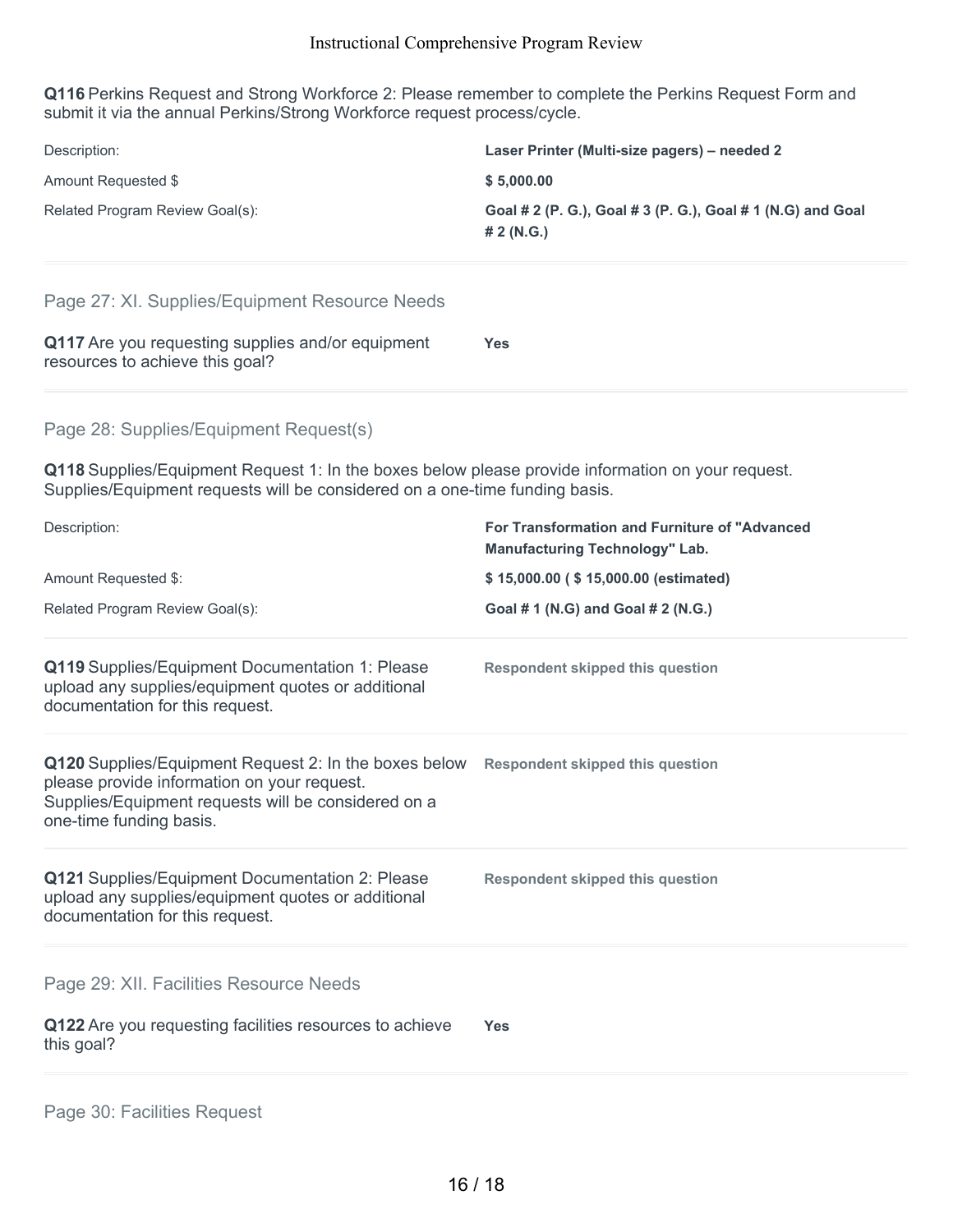**Q123** Facilities Request 1: Please provide the information below and remember to complete the online Facilities Request Form, accessible here: Facilities Request Form

| Description:                                                                                                                                                                           | It is imperative to have a lab for "Advanced<br>Manufacturing Technology" program - Room F702 is the<br>most suitable venue. |
|----------------------------------------------------------------------------------------------------------------------------------------------------------------------------------------|------------------------------------------------------------------------------------------------------------------------------|
| Amount Requested \$:                                                                                                                                                                   | \$15,000.00                                                                                                                  |
| Related Program Review Goal(s)                                                                                                                                                         | Goal# 1 (N.G.) and Goal # 2 (N.G.)                                                                                           |
| Q124 Facilities Request 2: Please provide the<br>information below and remember to complete the online<br>Facilities Request Form, accessible here: Facilities<br><b>Request Form</b>  | <b>Respondent skipped this question</b>                                                                                      |
| Page 31: XIII. Professional Development Resource Needs                                                                                                                                 |                                                                                                                              |
| Q125 Are you requesting professional<br>development resources to achieve this goal?                                                                                                    | <b>No</b>                                                                                                                    |
| Page 32: Professional Development Request                                                                                                                                              |                                                                                                                              |
| Q126 Professional Development Request 1: Please<br>provide the information identified below and follow the<br>process for requesting professional development funds,<br>outlined here. | <b>Respondent skipped this question</b>                                                                                      |
| Q127 Professional Development Request 2: Please<br>provide the information identified below and follow the<br>process for requesting professional development funds,<br>outlined here. | <b>Respondent skipped this question</b>                                                                                      |
| Page 33: XIV. Other Resource Needs                                                                                                                                                     |                                                                                                                              |
| Q128 Are you requesting any other resources to achieve<br>this goal?                                                                                                                   | <b>No</b>                                                                                                                    |
| Page 34: Other Resource Request                                                                                                                                                        |                                                                                                                              |
| Q129 Other Resource Request 1: Other<br>resource requests will be considered on a one-time<br>funding basis. Please fill in the information below.                                     | <b>Respondent skipped this question</b>                                                                                      |